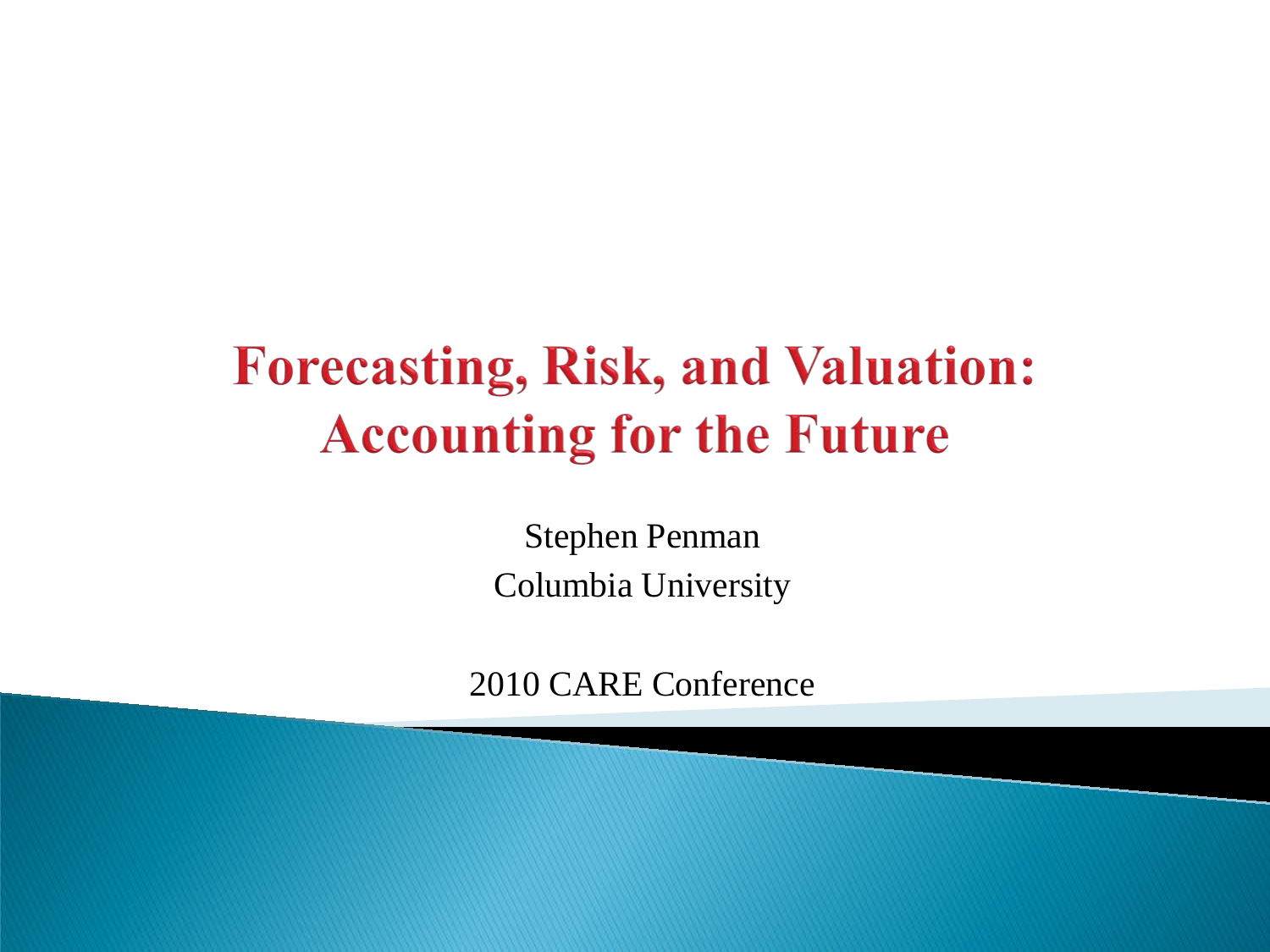#### **Two Aspects of Valuation**

For a one-period payoff,

$$
P_{t} = \frac{E_{t}(X_{t+1}) - Cov_{t}(X_{t+1}, y_{t+1})}{1 + r_{f}}
$$

$$
P_t = \frac{E_t(X_{t+1})}{1+r}
$$

- 1. Forecasting payoffs
- 2. Discounting for risk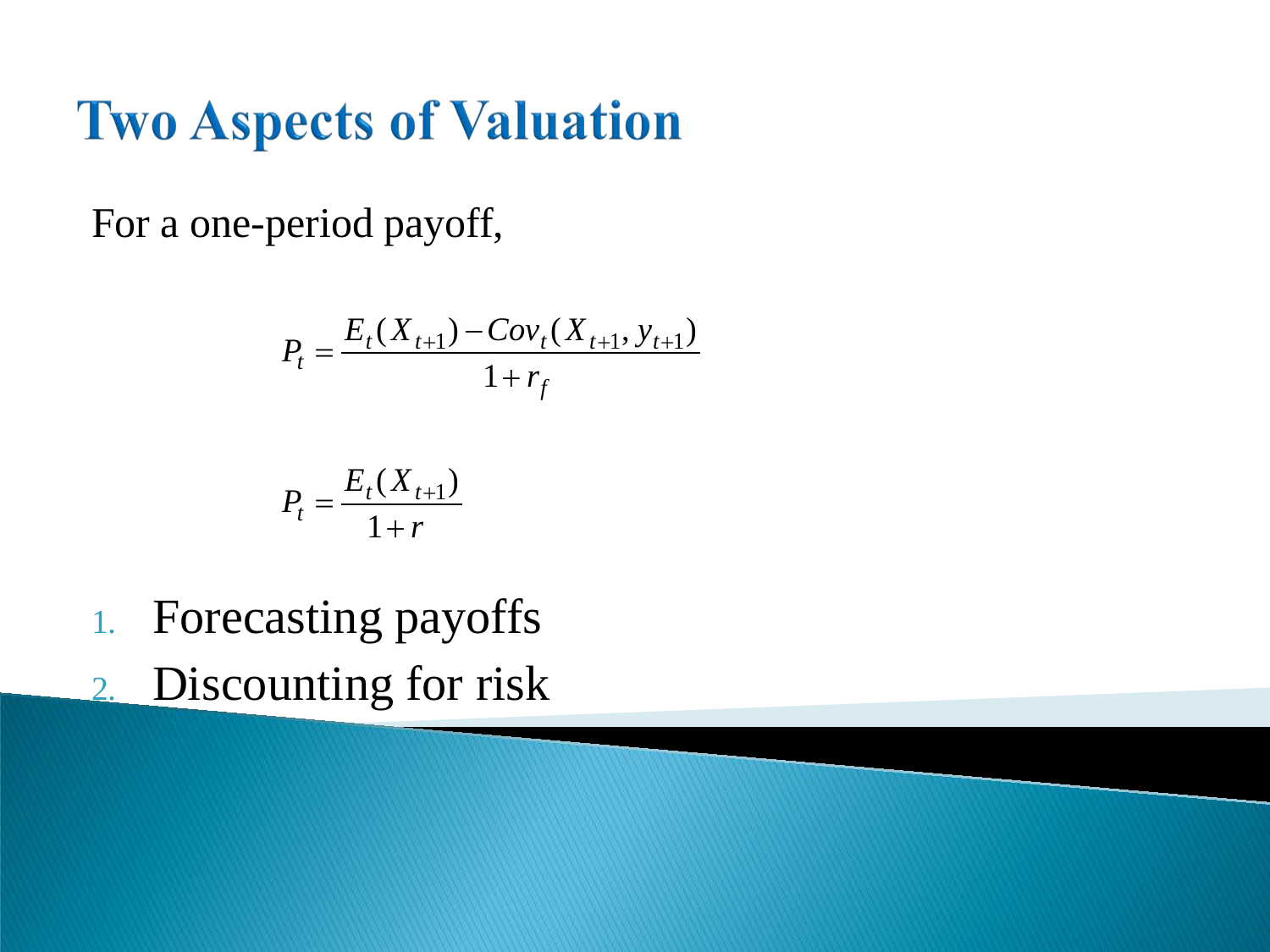# **Two Points in the Paper**

▶ Forecasting is a matter of accounting

 $\triangleright$  Risk is a matter of accounting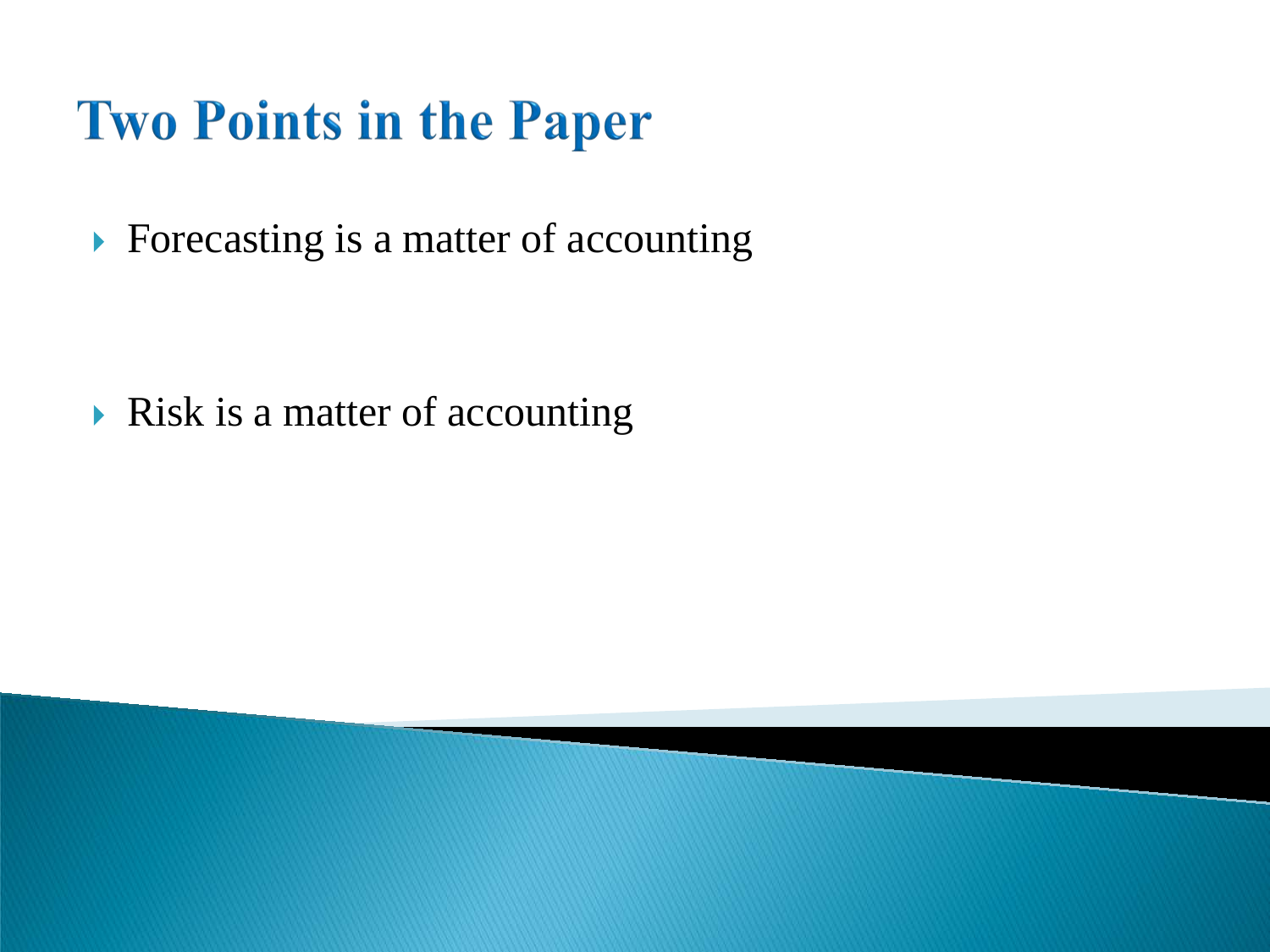# **Three Features that Link Accounting to Forecasting**

1. Accounting links to cash flows

$$
X_{t+\tau} = EarningS_{t+\tau} - \Delta(B_{t+\tau})
$$

2. Accounting allocates to periods

$$
\sum Earnings = \sum X
$$

3. Accounting builds to earnings and book value from more basic elements according to fixed structural relations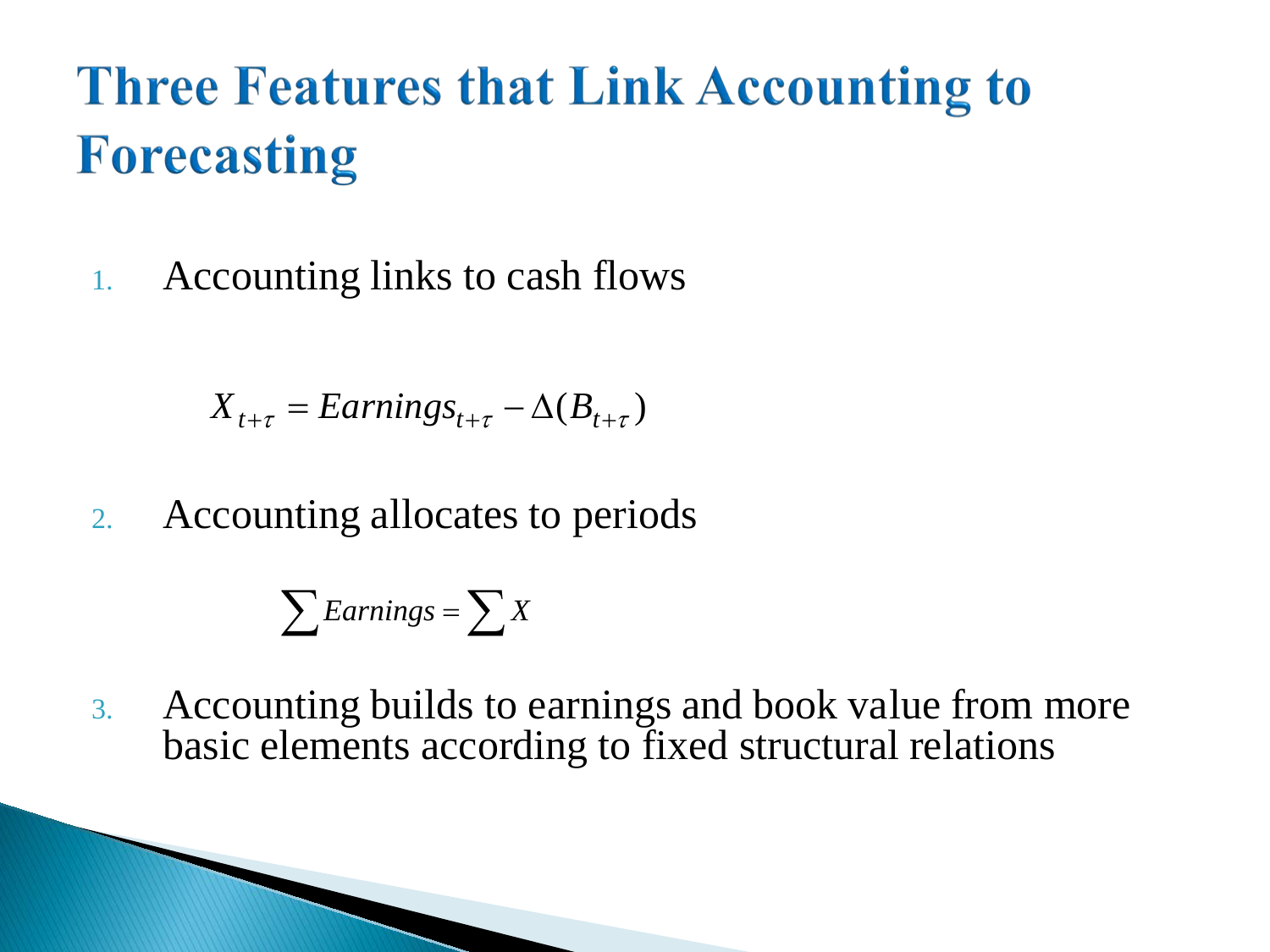## **Accounting Feature 1: Accounting Links to Cash Flows**

No-arbitrage price (with constant discount rate):

$$
P_t = \sum_{\tau=1}^{\infty} \frac{d_{t+\tau}}{(1+r)^{\tau}}
$$

Account such that  $d_{t+\tau} = Earnings_{t+\tau} - (B_{t+\tau} - B_{t+\tau-1})$ ,

$$
P_{t} = B_{t} + \sum_{\tau=1}^{\infty} \frac{Earning_{t+\tau} - rB_{t+\tau-1}}{(1+r)^{\tau}}
$$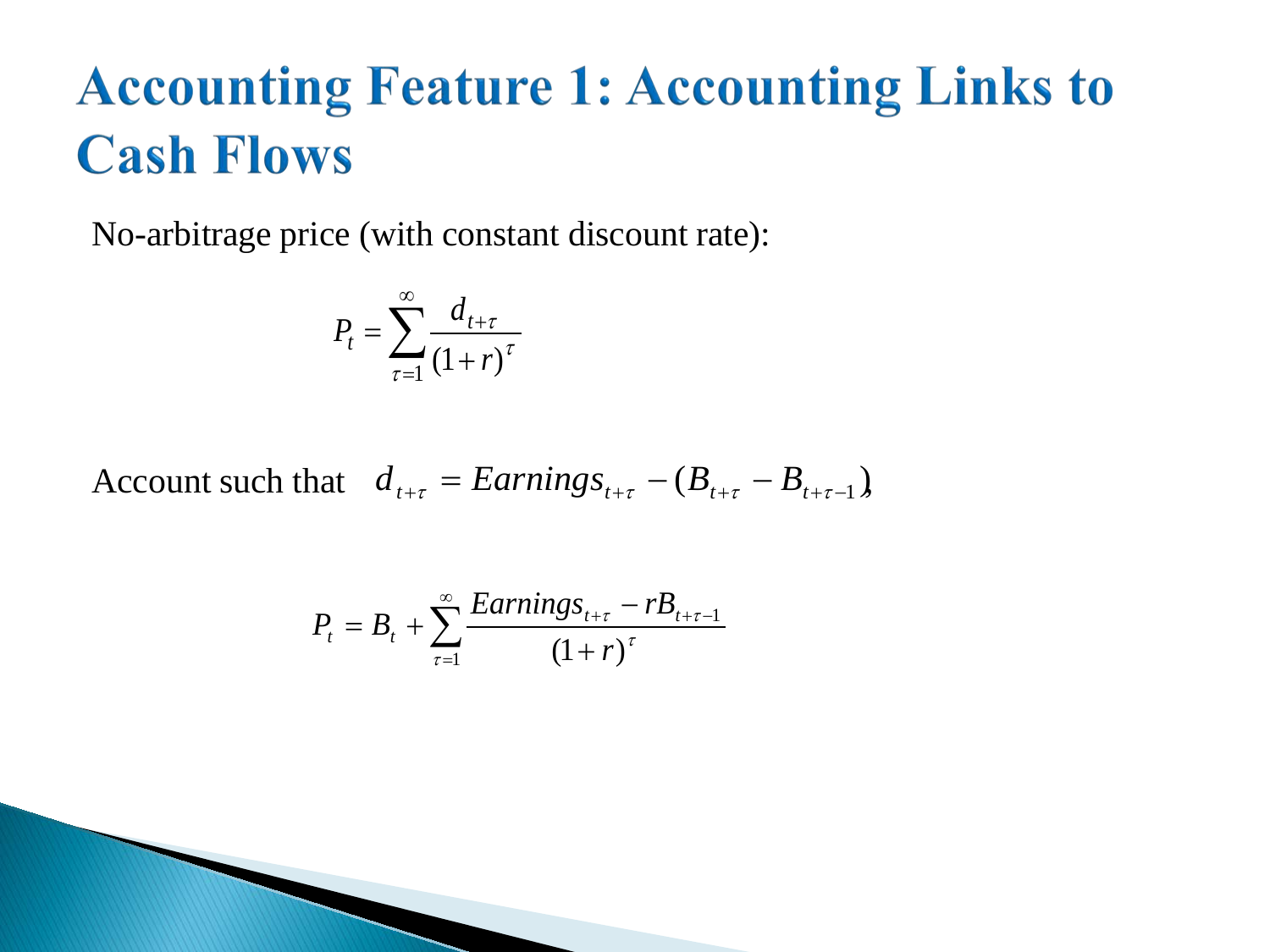# **Implications**

- Accounting is not just a matter of supplying the information to forecast future cash flows, but also the numbers to be forecasted
- ▶ For infinite-horizon forecasting, accounting does not matter
- **Practical forecasting and valuation is done over finite** horizons; the accounting then defines the forecasting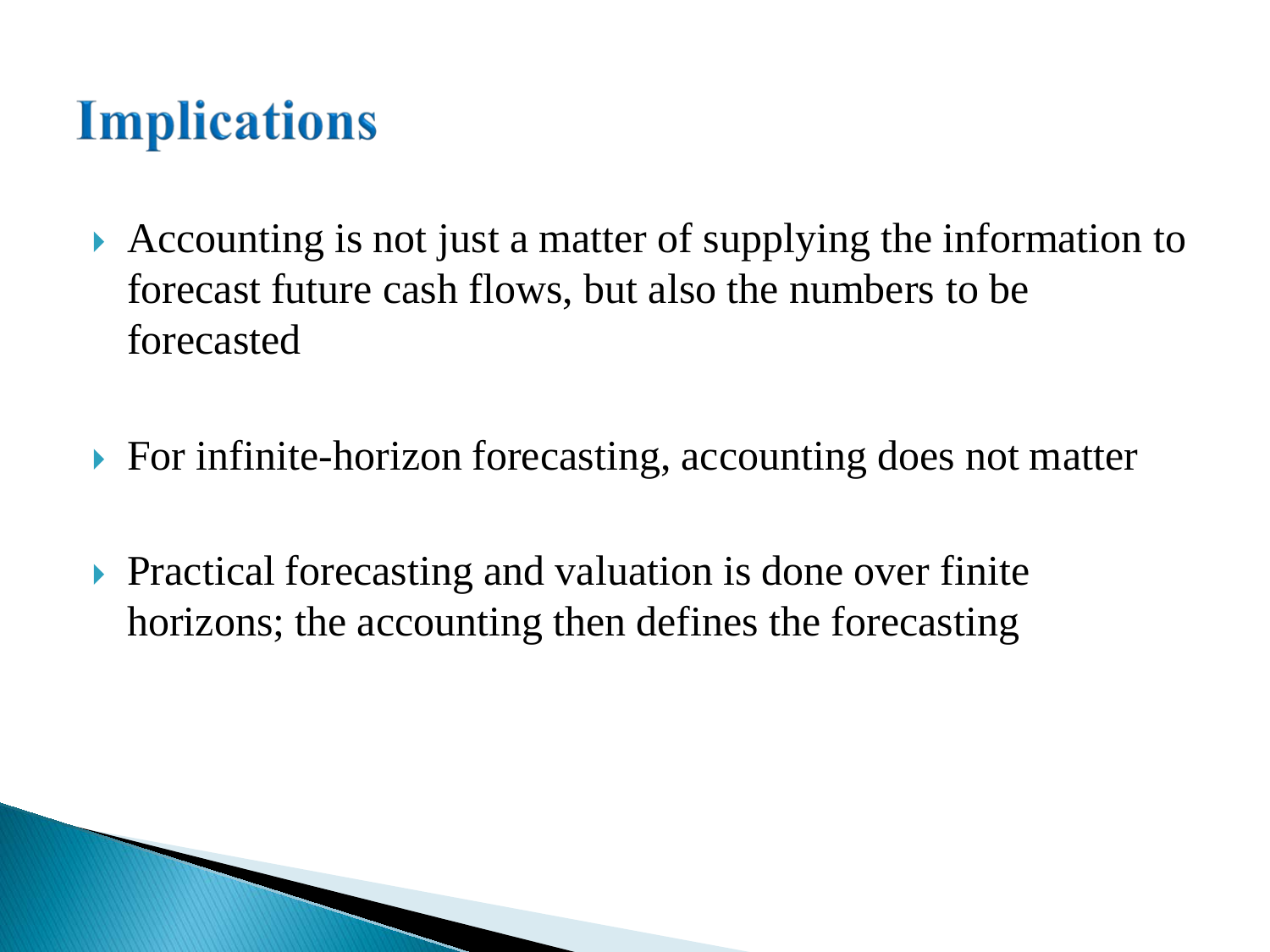#### **Finite Horizon Forecasting**

$$
P_{t} = \sum_{\tau=1}^{T} \frac{d_{t+\tau}}{(1+r)^{\tau}} + \frac{P_{t+T}}{(1+r)^{T}}
$$

$$
P_{t} = B_{t} + \sum_{\tau=1}^{T} \frac{Earning_{t+\tau} - rB_{t+\tau-1}}{(1+r)^{\tau}} + \frac{P_{t+T} - B_{t+T}}{(1+r)^{T}}
$$

 $\text{Error} = P_{t+T} - B_{t+T}$ 

Compare cash accounting with accrual accounting Compare mark-to-market accounting with historical cost accounting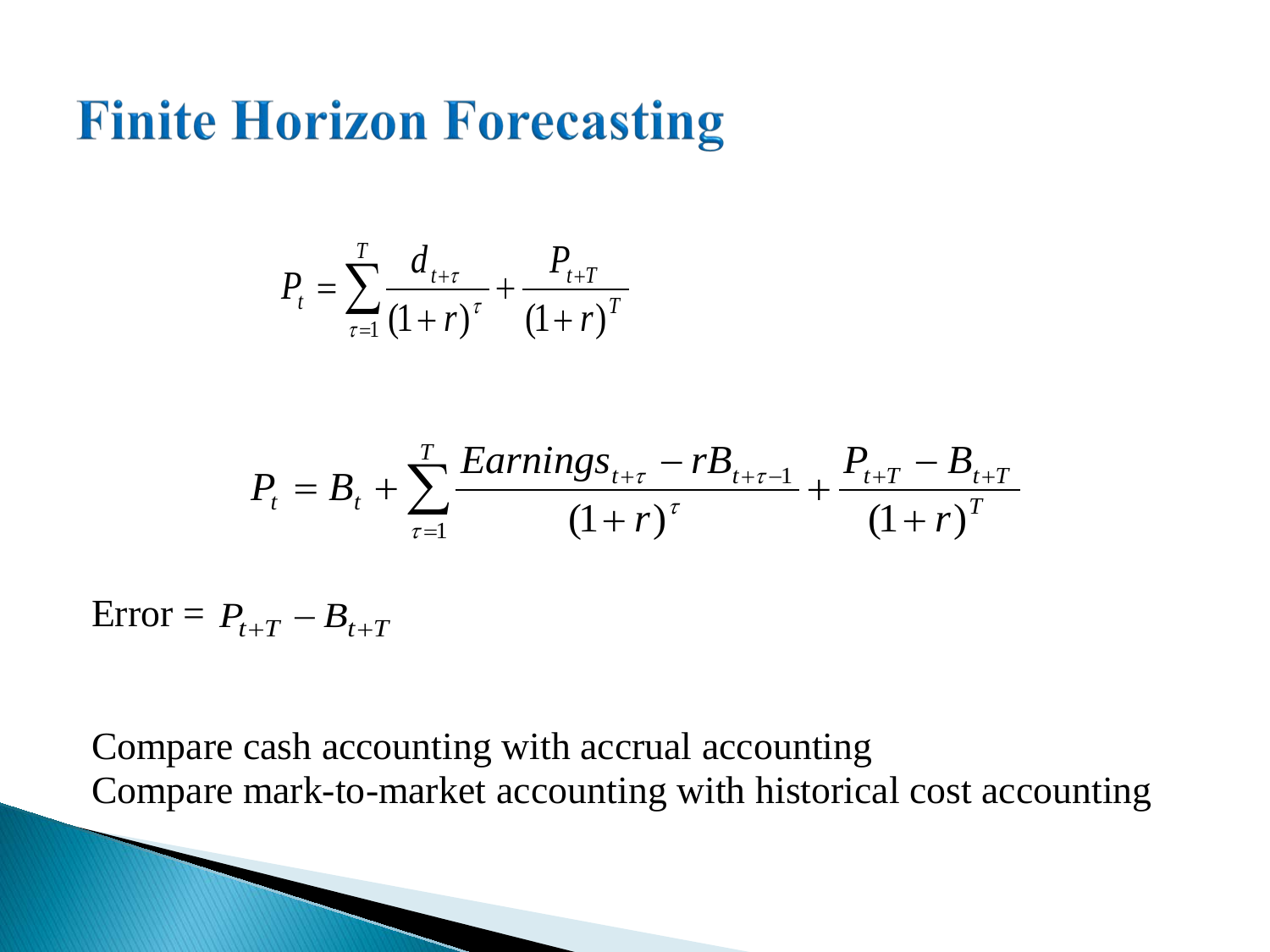#### **Balance Sheet and Income Statement Error**

Given no-arbitrage,

$$
P_{t+T} = \frac{P_{t+T+1} + d_{t+T+1} - P_{t+T}}{r}
$$

With 
$$
d_{t+T+1} = Earnings_{t+T-1} - (B_{t+T+1} - B_{t+T}),
$$

$$
P_{t+T} = \frac{Earnings_{t+T+1} + P_{t+T+1} - B_{t+T+1} - (P_{t+T} - B_{t+T})}{r}
$$

If change in balance sheet error  $= 0$ ,

$$
P_{t+T} = \frac{Earnings_{t+T+1}}{r}
$$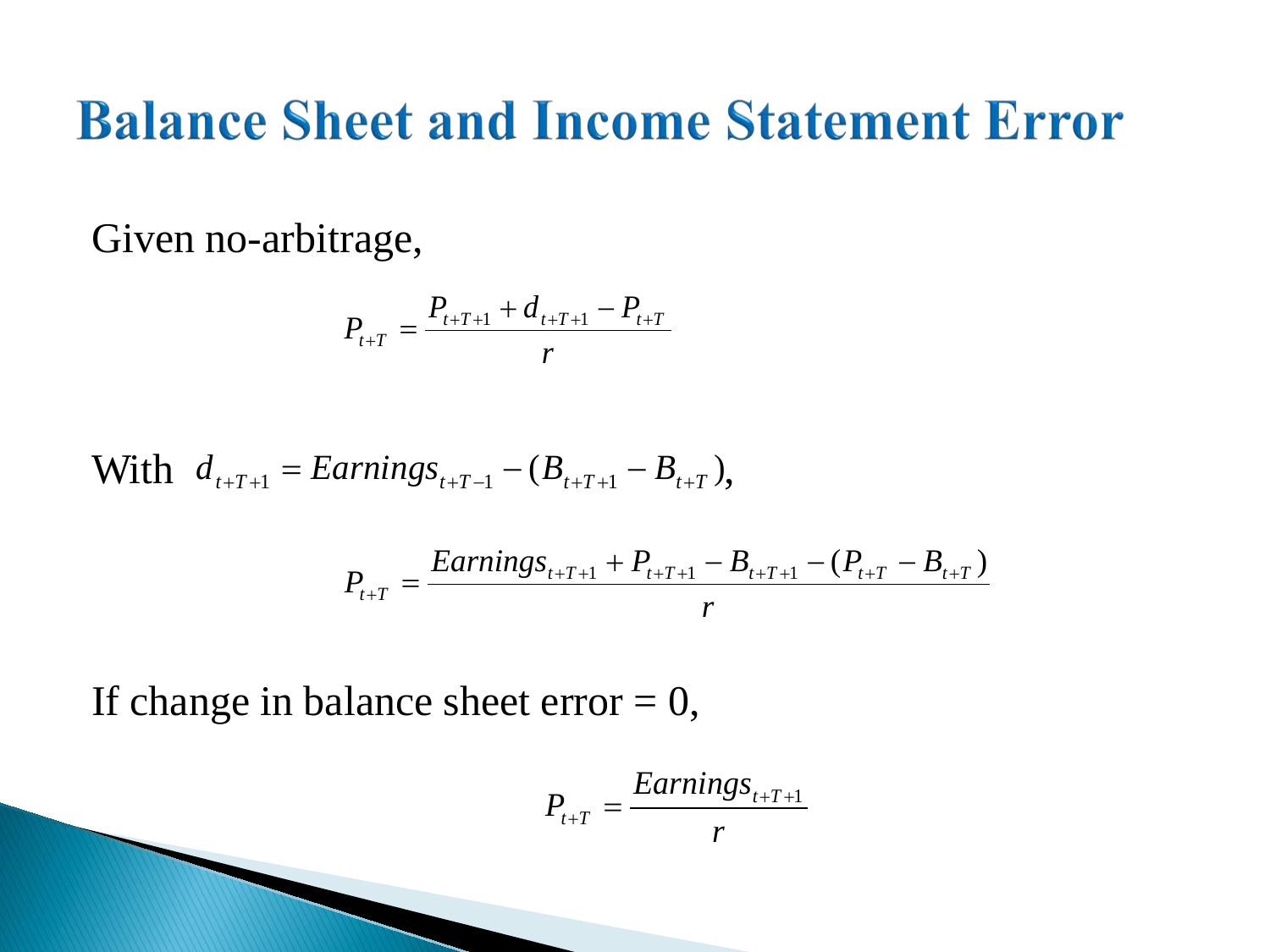# **Implications**

- 1. Omissions from the balance sheet are not necessarily error: the income statement recovers the error
- 2. Forecasting error is not merely error in the given forecasting technique, but valuation error from the accounting used in the forecasting.
- 3. Relevance and reliability fall into place: minimize valuation forecast error
- 4. Earnings forecasting is done by forecasting the income statement and balance sheet in the future

Note: one can accommodate constant expected change in premiums (Penman 1998):

$$
P_{t+T+1} - B_{t+T+1} = g(P_{t+T} - B_{t+T})
$$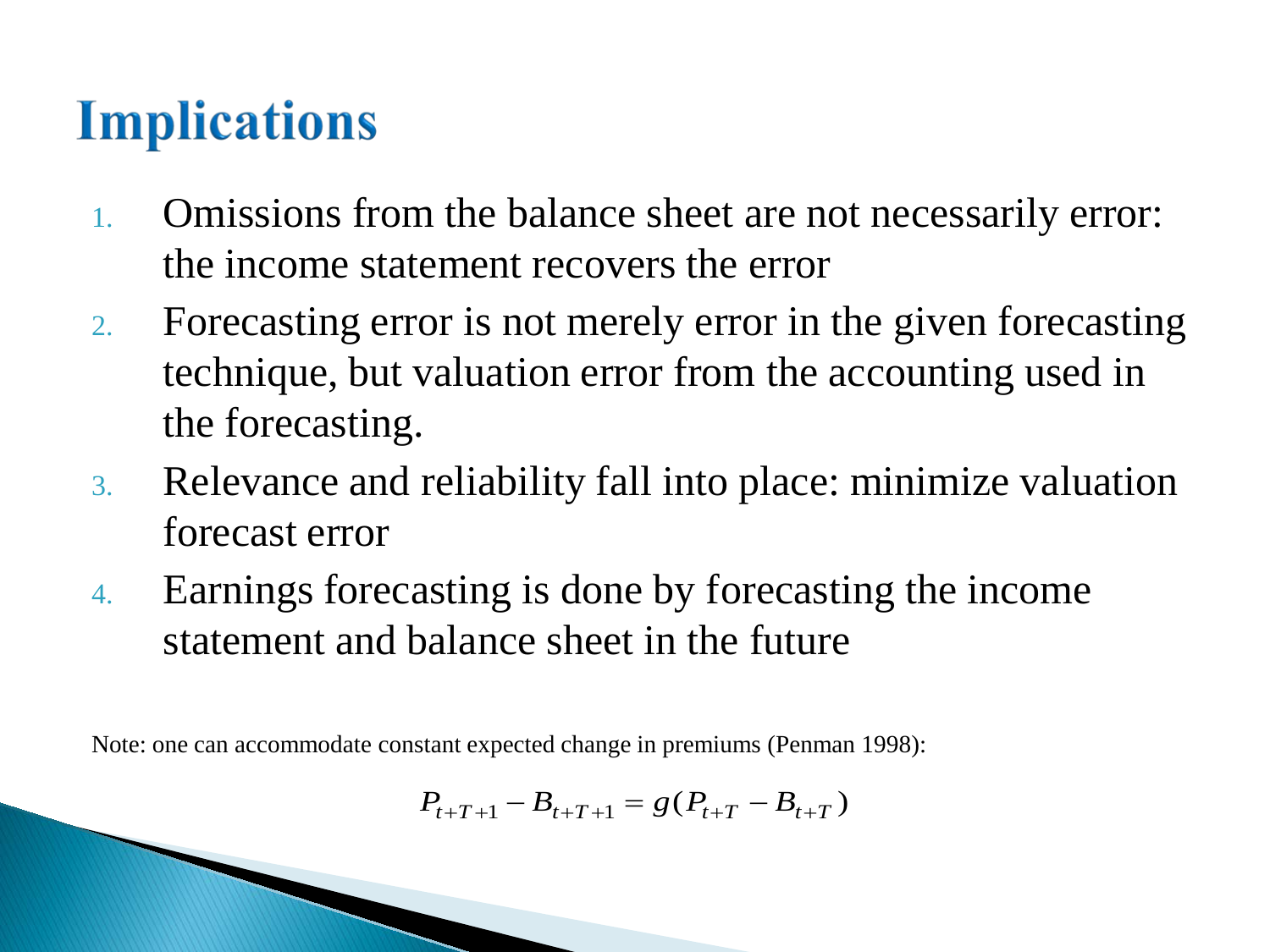# **Accounting Feature 2: Accounting Allocates to Periods**

Accounting determines the transition from the present to the future;  $\beta_1$ ,  $\beta_2$ , and  $\beta_3$  are accounting parameters:

$$
Earn_{t+1} = \beta_1 Earn_t + \beta_2 B_t + \beta_3 d_t + \varepsilon_{t+1}
$$

Special cases:  
\n
$$
\beta_1 = 0
$$
  $\beta_2 = r$ , and  $\beta_3 = 0 \leftrightarrow P_t = B_t$   
\n $\beta_1 = 1 + r$   $\beta_2 = 0$ , and  $\beta_3 = -r \leftrightarrow P_t = \frac{(1+r)Earnings_t}{r} - d_t$ 

Ohlson (1995) shows that the general case is a weighted average of these two cases, with the M&M consistent weights determined by the accounting.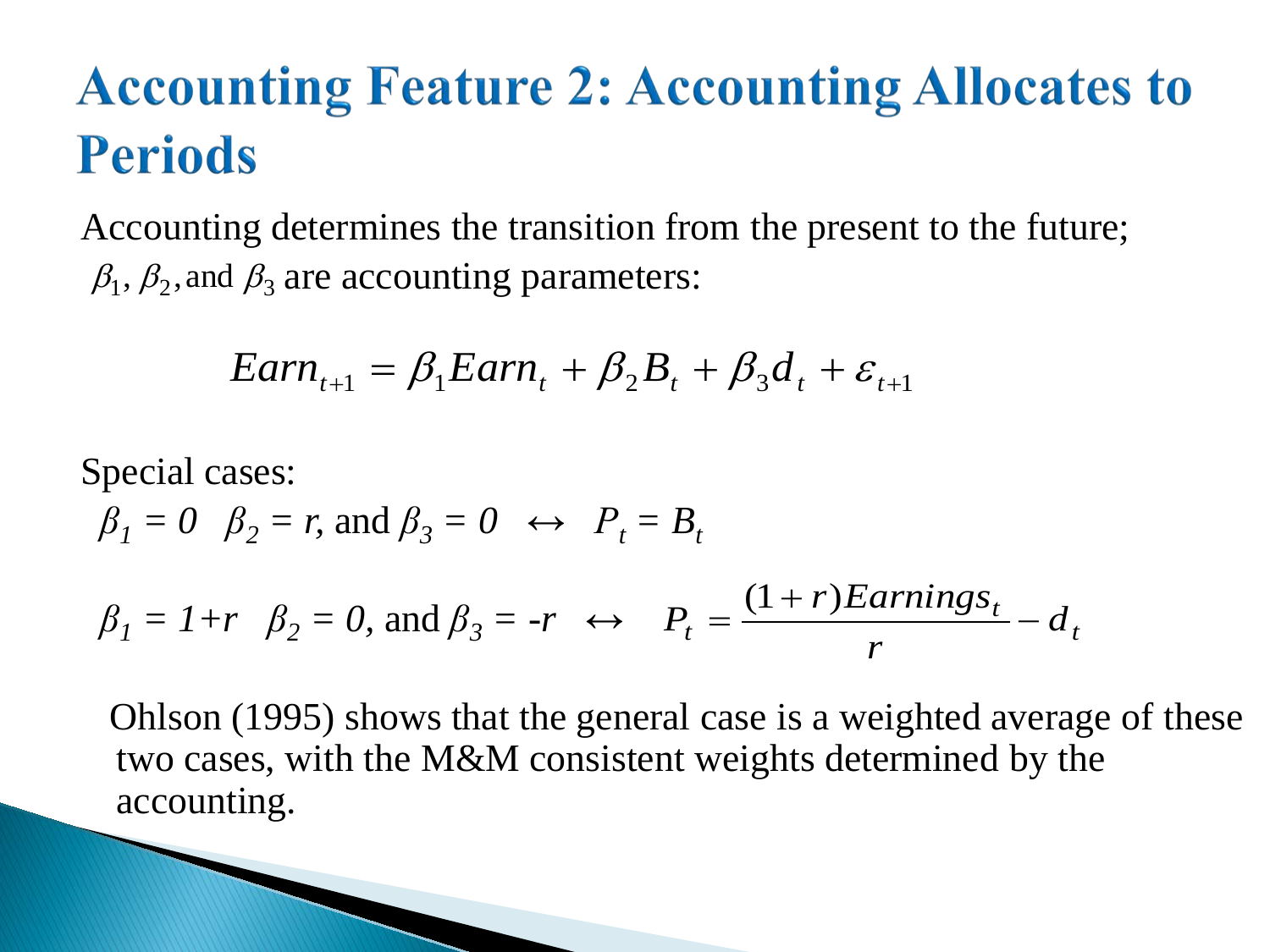# **Accounting Feature 3: Accounting structure** dictates forecast structure

Fixed accounting relations build the forecasts of earnings and book values. For example,

*Earnings* = Revenues – Expenses  $=\Delta$  Assets –  $\Delta$ Liabilities + Net dividend

▶ Forecasts are build from more elementary components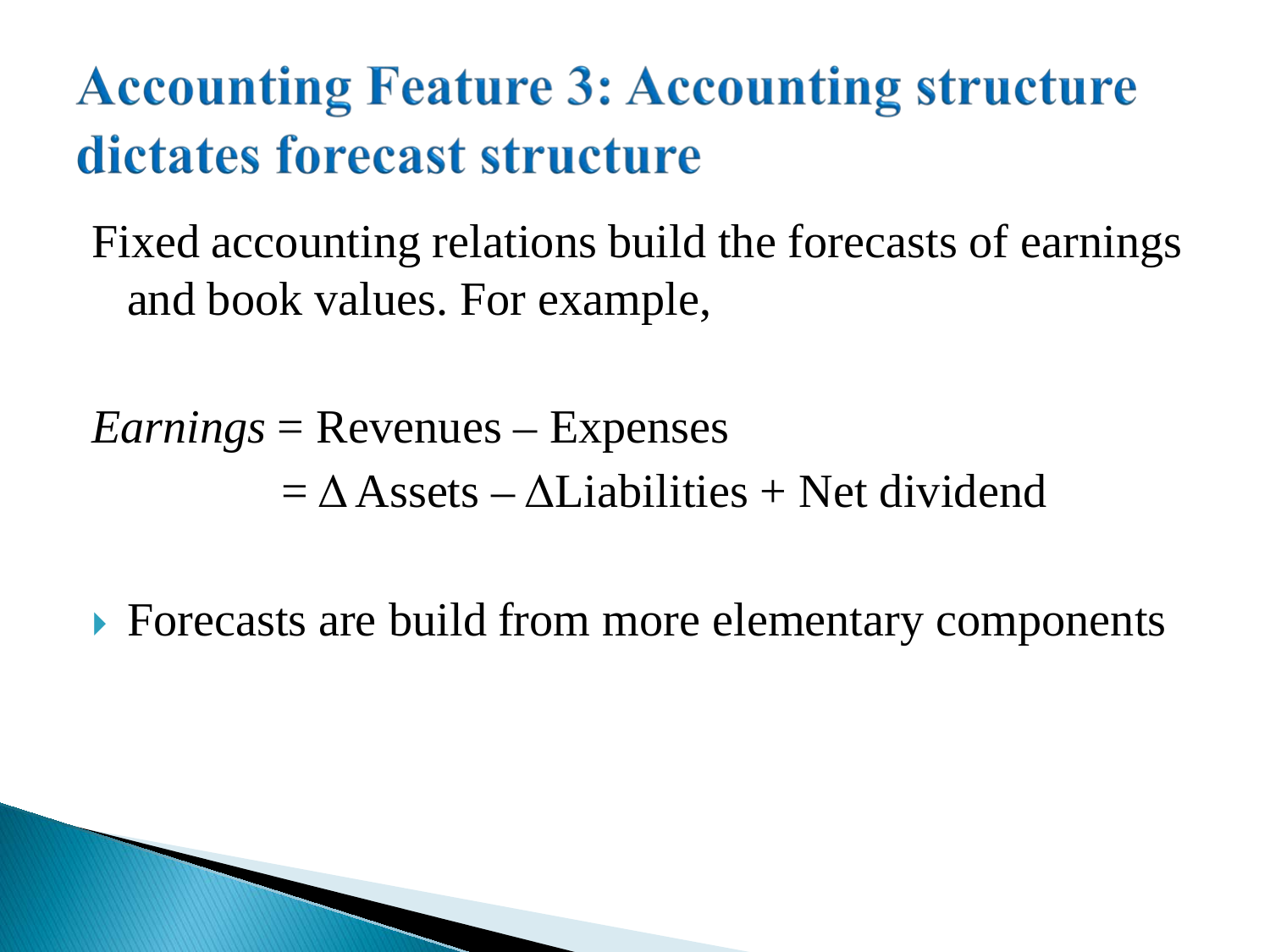# **Implications**

- Forecasting cannot go out of income statement and balance sheet bounds, nor the bounds of the components
	- disciplining speculation
	- check on statistical forecasts
- $\triangleright$  Ball and Watts martingale  $\rightarrow$  Financial Statement Analysis
- Accounting modeling first, statistics modeling second
- $\triangleright$  Components connect to the business (Feng Li)
- Ability to model value implications of alternative paths
- Ability to model extreme outcomes (Sugihara, Meyer, Einmahl, Posner)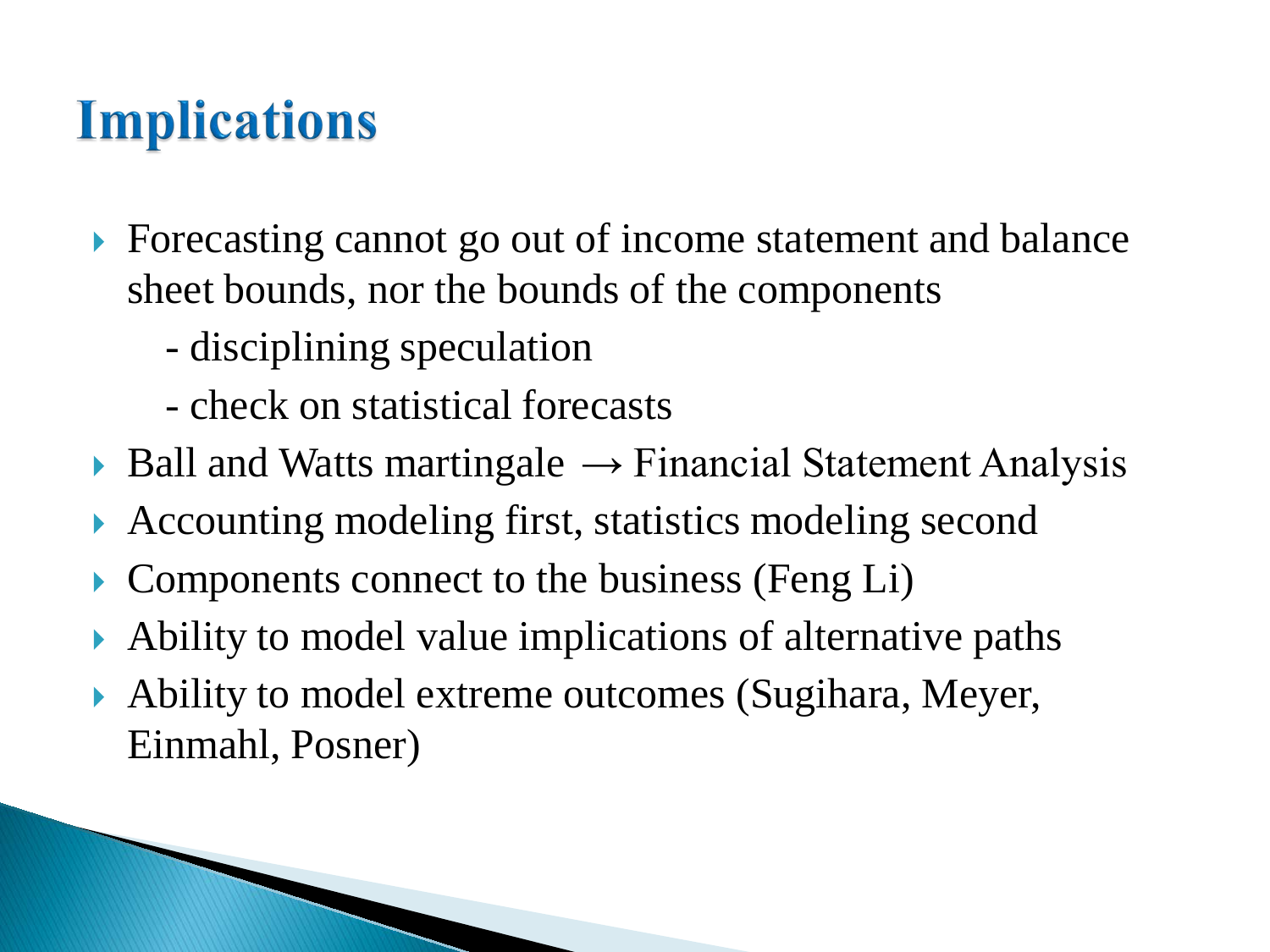# **Accounting and Risk**

Asset pricing sees risk and required return in terms of price variation

eg., 
$$
Beta = Cov(R_{it}, R_{mt})
$$

• Valuation sees risk in terms of accounting outcomes differing from expectation: the distribution of forecast error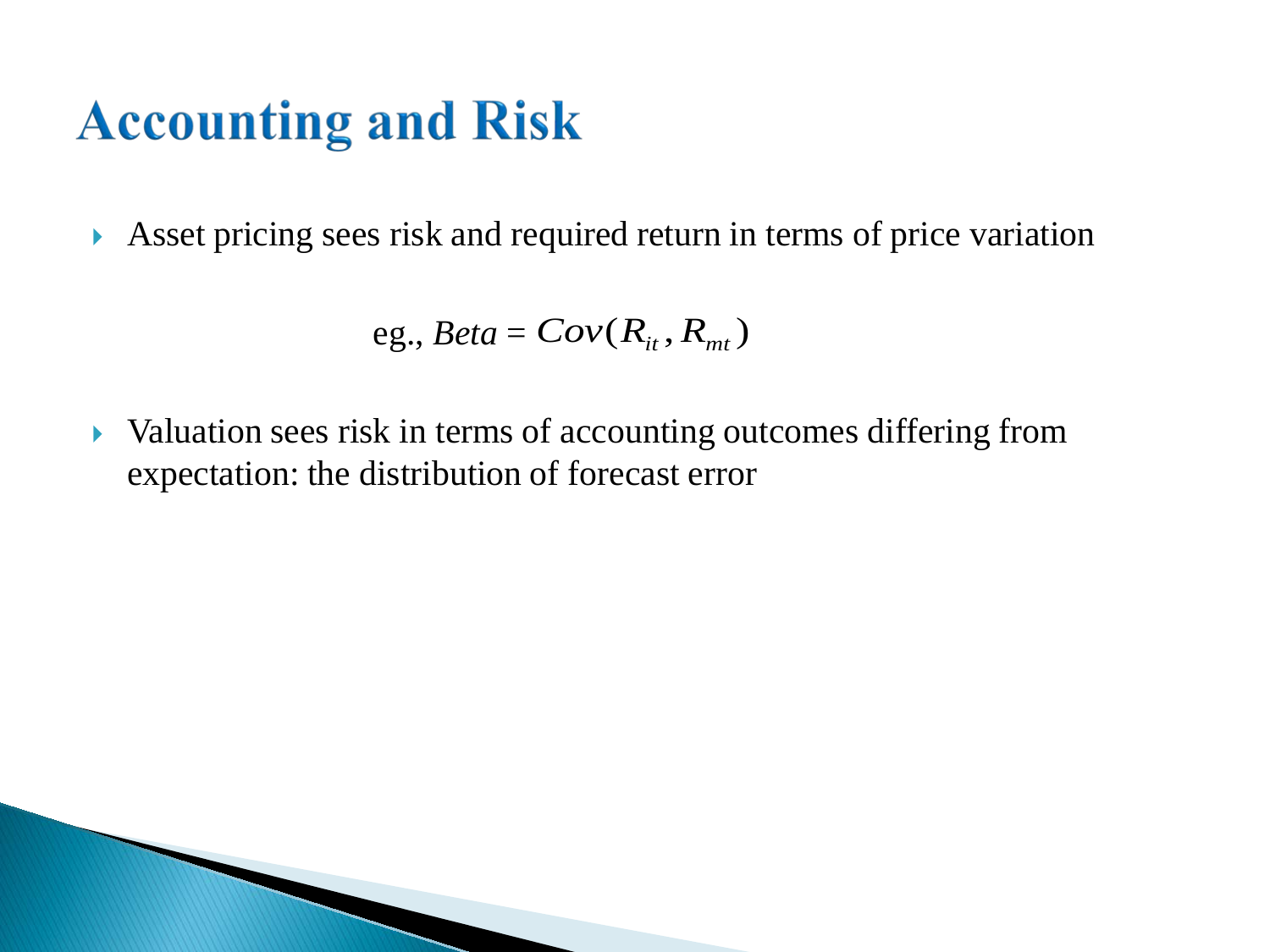#### **Incorporating Accounting: "Cash flow betas"**

Replace  $Cov(R_{it}, R_{mt})$  with  $Cov(Earn_{it}, Earn_{mt})$ 

Problem: The Accounting!

Only works for the two special cases:

1. 
$$
P_t = B_t
$$
  
\n2.  $P_t = \frac{(1+r)Earnings_t}{r} - d_t$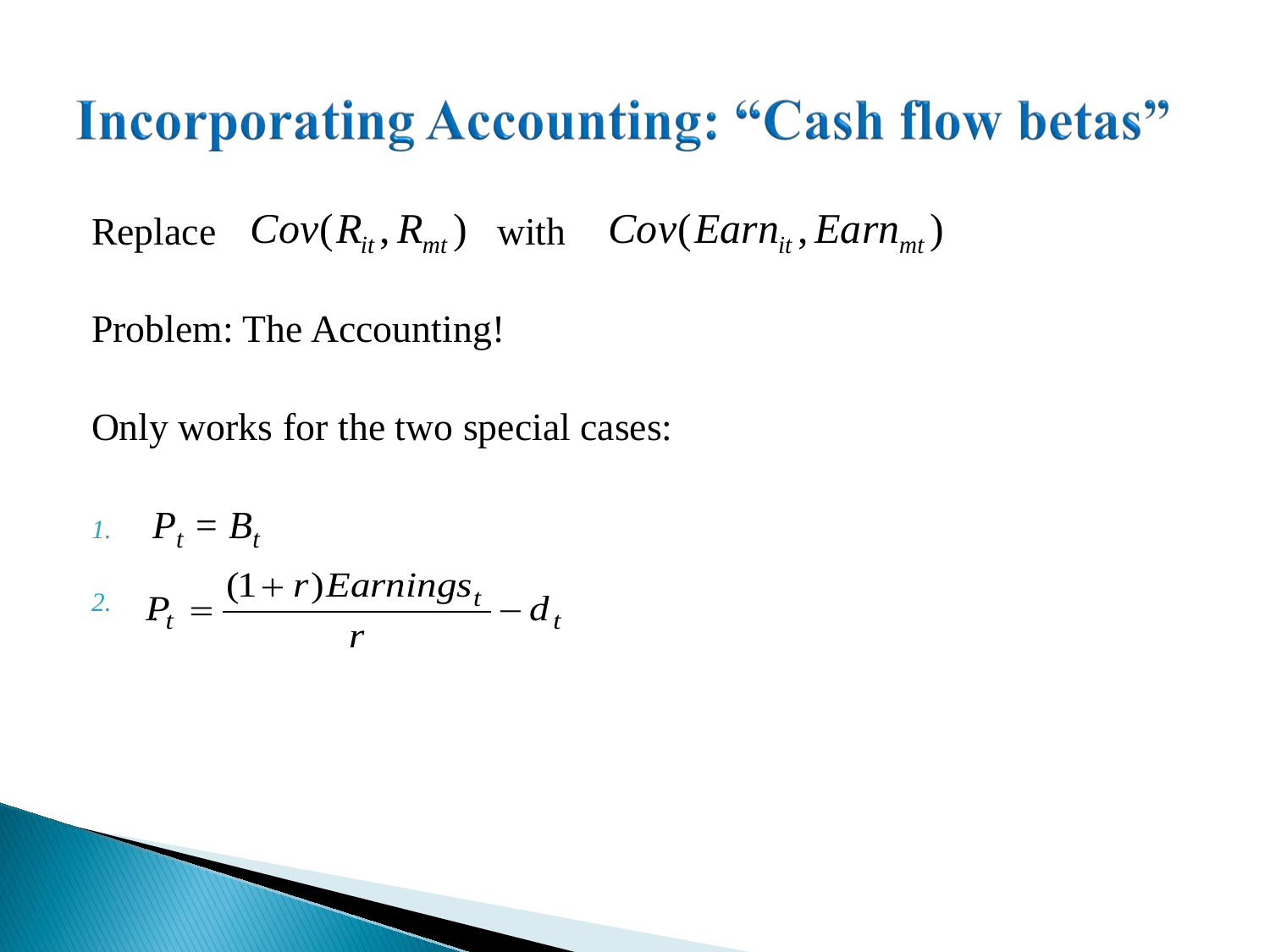# **4. Another Accounting Feature**

- ▶ Accounting defers earnings recognition under uncertainty
- ▶ Deferred earnings creates earnings growth

Conservative Accounting!

Can we think of risk (and the required return, *r*) in terms of expected earnings being at risk, but also in terms of earnings growth?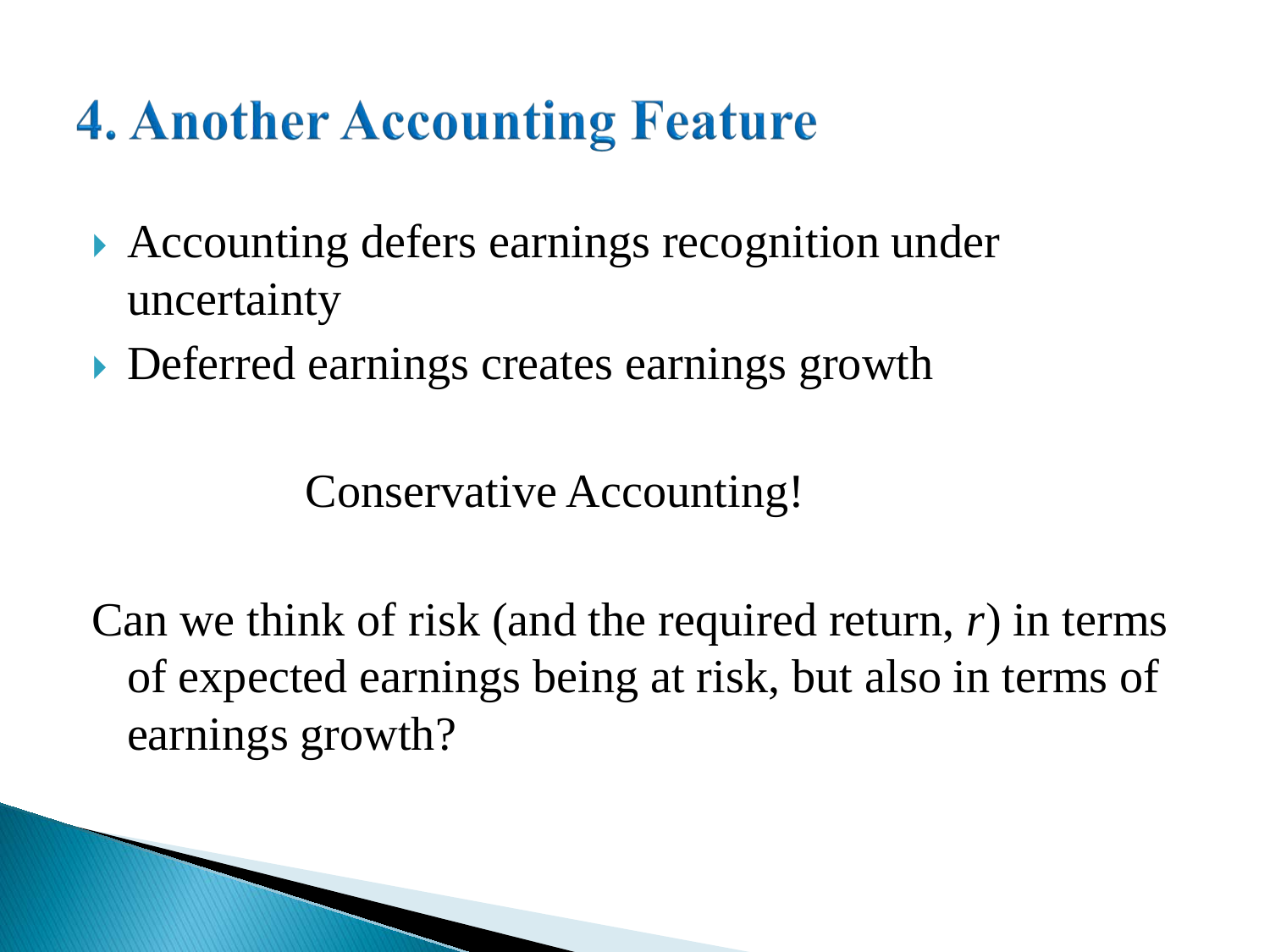# **Returns to Buying Earnings and Book Values**

#### For 1963-2006:

|       |              | <b>E/P Portfolio</b>      |       |       |       |       |
|-------|--------------|---------------------------|-------|-------|-------|-------|
|       |              |                           | 2     | 3     | 4     | 5     |
|       | $\mathbf{1}$ | 4.3%                      | 10.9% | 14.2% | 17.1% | 19.7% |
| B/P   | 2            | 8.8%                      | 9.1%  | 13.0% | 16.0% | 22.1% |
|       |              | <b>Port-</b> $3 \t14.4\%$ | 8.5%  | 12.1% | 17.0% | 21.6% |
| folio |              | 4 15.5%                   | 13.4% | 14.7% | 18.0% | 24.3% |
|       |              | 5 26.4%                   | 20.1% | 20.2% | 22.6% | 30.0% |

- $\triangleright$  The additional returns to E/P are explained by B/P indicating risky growth
- A property of the accounting: conservative accounting depress earnings relative to book value when there is growth. Risk does not add to price. So, B/P is higher for a given E/P.

S. Penman and F. Reggiani, "Buying Earnings and Book Value: Accounting for Risk and Growth"